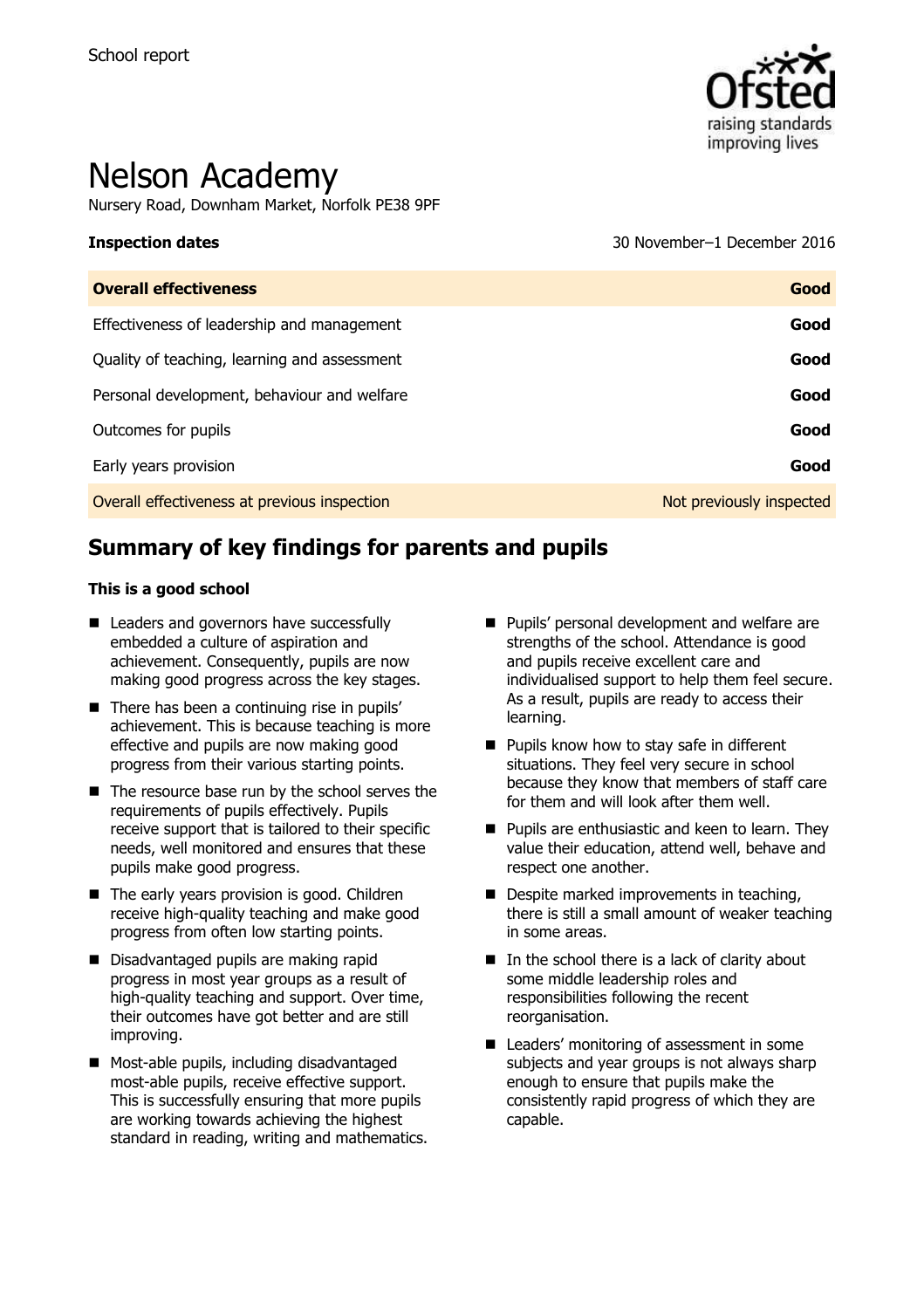

# **Full report**

### **What does the school need to do to improve further?**

- Continue to develop leadership and management by:
	- − further refining and making consistent the school"s pupil progress assessment system, ensuring that the monitoring of the curriculum and assessment in all year groups is as thorough as the best examples in the school
	- − providing clarity over middle leadership roles throughout the school, so that leaders understand their roles and responsibilities and know how these roles interact with each other
	- − making sure that those new to post are given appropriate training to ensure that they are as good as the more experienced staff members.
- **E** Ensure that the small amount of weaker teaching in the school is eradicated.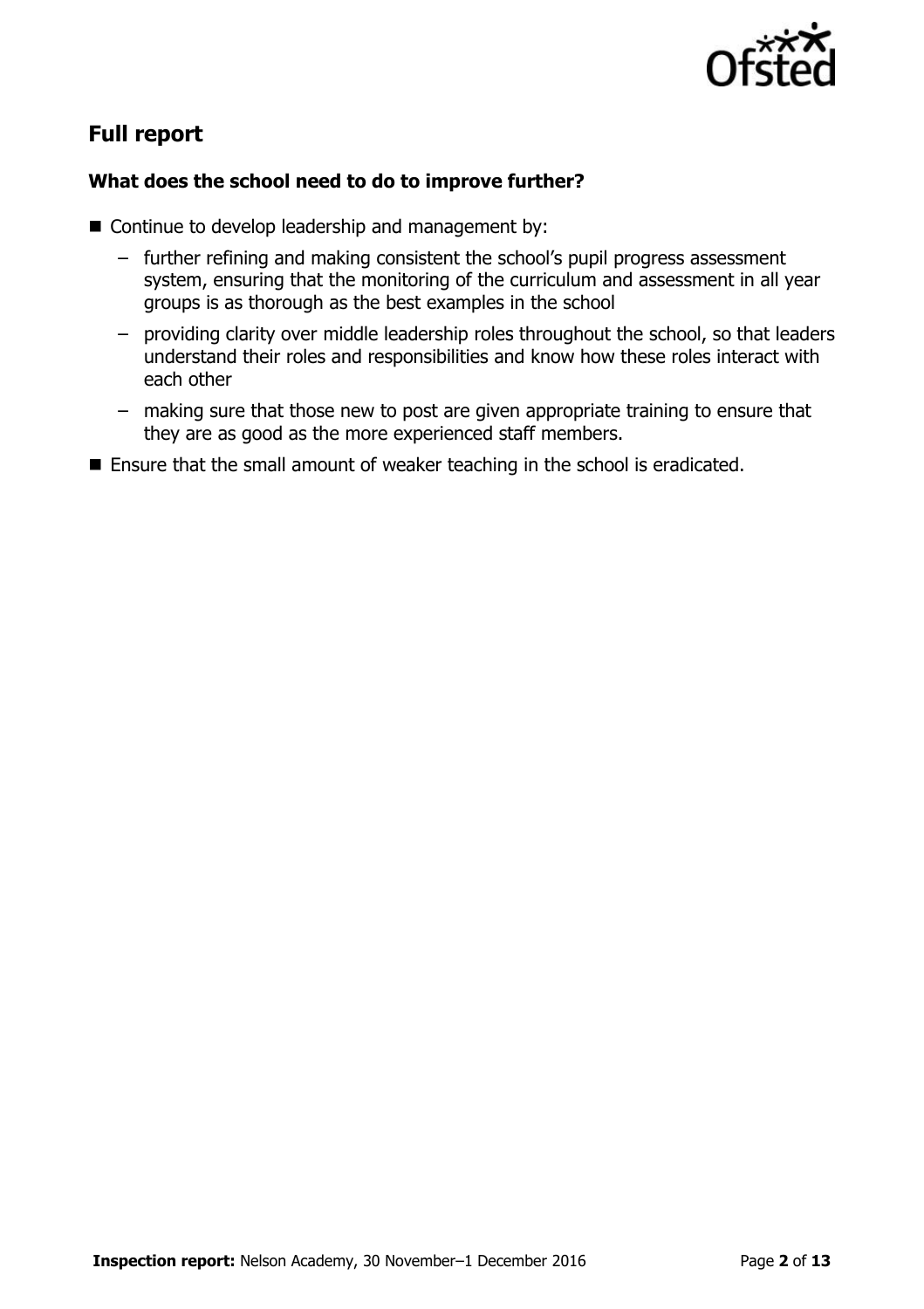

# **Inspection judgements**

#### **Effectiveness of leadership and management Good**

- The previous headteacher, the new acting principal, the trust's education director, the assistant headteachers and governors have acted collectively to raise standards in the school since it became an academy in January 2014. The predecessor school"s achievement and low aspiration are a thing of the past. Ambitious, determined leadership has brought about a rapid journey of improvement in achievement, behaviour and teaching.
- The trust has supported the school to make improvements effectively. The work of the trust"s central services team for finance and human resources has ensured that leaders can focus on achievement. The collaboration between the trust"s schools has also ensured that leaders are able to moderate with a range of other professionals to assess pupils accurately against the new national standards in reading, writing, mathematics and grammar, punctuation and spelling.
- Phase leaders are accurate in their understanding of the strengths and weaknesses in the provision. These leaders show a strong sense of purpose and a sound knowledge of the skills that pupils need to be successful. As a result, pupils are making good progress from their starting points in each key stage.
- Leaders use an array of information to hold staff to account for the achievement of pupils. This information helps leaders to make decisions about staff pay and progression. It also supports leaders to ensure that staff share their best practice and plan for learning together. Consequently, most teaching is good, across the curriculum.
- Pupils access a broad curriculum through their 'topic work'. This work ensures that pupils learn about science, art, music, geography and much more, in an interesting and engaging way. Displays around the school exhibit pupils" achievement. Pupils benefit from a range of extra-curricular provision. From the Reception class "colouring club", through to the upper school"s singing clubs, pupils enjoy a range of different extracurricular opportunities that contribute to their learning experience.
- On occasions, where teaching is weaker, topic work is not sufficiently engaging to ensure that pupils make the rapid progress of which they are capable. Leaders acknowledge that their assessment processes for aspects of the curriculum are not yet as well embedded as in reading, writing and mathematics.
- The curriculum places a strong emphasis on British values such as respect, tolerance, diversity and inclusion. Displays, assemblies and lessons consistently promote these aspects to pupils. Leaders use their house-point system to embed the values of community and partnership among pupils. Consequently, pupils say that the school is a place where it is safe to be different and that staff help you to understand and appreciate everyone around you.
- Leaders use the additional funding effectively to support the large number of disadvantaged pupils. Governors meticulously check that they do so. Disadvantaged pupils make good progress because they receive targeted support, particularly in speech and language, to help them catch up or, in the case of the most able among them, to extend and deepen their learning further.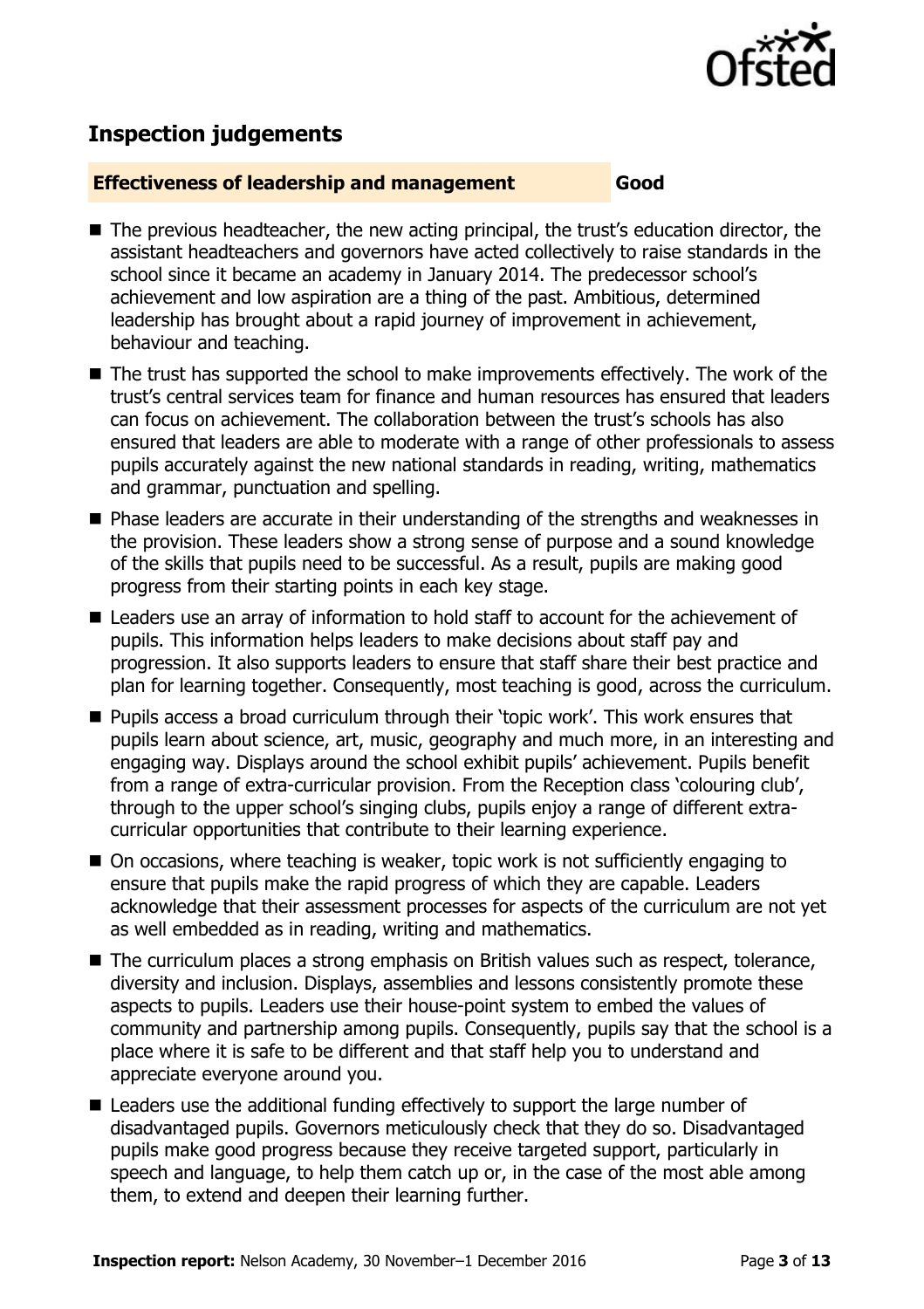

- Additional government funding to support physical education (PE) and sport is spent well, providing a specialist PE teacher to coach and support teachers teaching PE. This is successful in improving the quality of teaching and learning of PE. Investment in competitions and sport is serving to improve pupils" participation in sporting activity across the school. As a result, pupils say that they enjoy sport and one pupil said, "taking part in different physical things is a good way to stay healthy and fit".
- The director of education for the trust has ensured that leadership remains consistent while the school seeks a substantive principal. The director of education has supported the acting principal in her role, while ensuring that other leaders are being given opportunities to develop in their respective roles. However, some responsibilities for leadership positions in the school are not as clear as others. This results in some leaders being unclear about what they are accountable for. Leaders and governors acknowledge that further clarity is needed about the roles and responsibilities of all leaders in the school.
- **Parents are very positive about the school's work. Overwhelmingly, parents spoken to** and those who completed the online questionnaire and text service said that, "the academy and staff have made huge steps in moving the school forward'. One parent said, 'the school is constantly improving and quickly. It responds positively to parents' comments and the team has injected a really positive "can do" attitude and atmosphere into the school'.

#### **Governance of the school**

- The governing body has recruited staff skilfully to ensure that they have expertise from a range of different sectors including education, further education, health and finance. They use this expertise effectively to hold leaders to account, especially with regard to checking how the additional funding they receive is spent and on how pupils are performing against national expectations. They are proactively working with other schools to raise the aspirations for pupils in the local community, beyond Nelson Academy.
- The governing body uses the information that it has about the school to challenge the senior team about how well pupils are progressing. Governors visit the school regularly and use this information in their meetings to interrogate the evidence provided by leaders. They use information from parental surveys and parent focus groups to make changes to the school"s provision. In this way, governors have engaged parents to support leaders to improve pupils' achievement.
- Governors are aware of their statutory responsibilities, including those linked to the safeguarding of pupils. Governors are knowledgeable and undertake checks to ensure that safeguarding procedures are effective. They understand the importance of safety when recruiting staff and are well trained in this area. Governors use this knowledge when they support leaders to interview and appoint staff to the school.

#### **Safeguarding**

■ The arrangements for safeguarding are effective.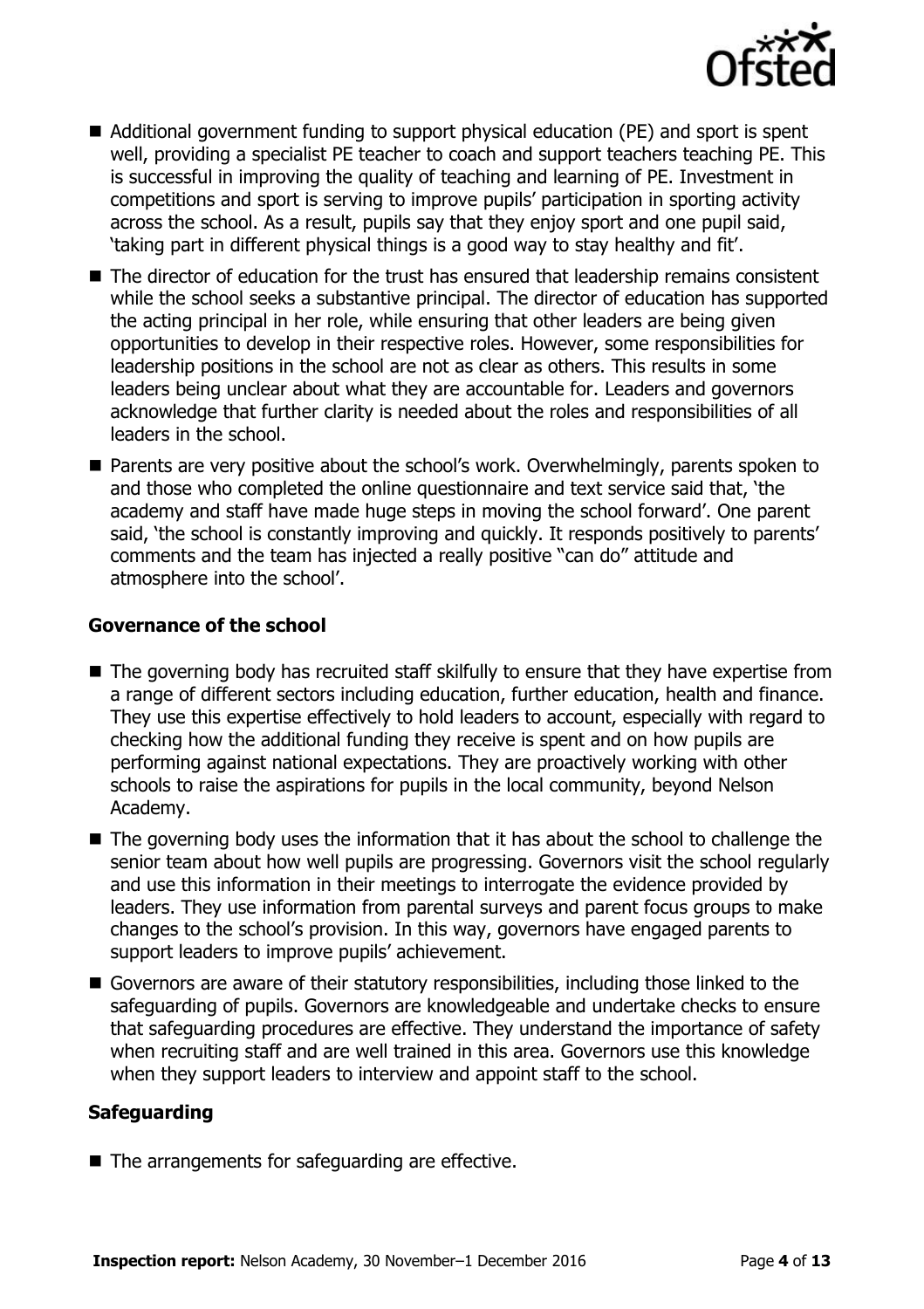

- $\blacksquare$  Records of checks on the suitability of staff to work with pupils are thorough and meet all requirements.
- Staff are trained regularly in the most up-to-date guidance, including training in the "Prevent" duty, which supports the work of staff in identifying pupils who are vulnerable to radicalisation or extremism. Staff are confident in making referrals where they have concerns about pupils and these referrals are dealt with in a timely and appropriate manner. The designated safeguarding leaders, including the student support officer, work well with the numerous external agencies involved in different pupils" care and well-being.
- Leaders ensure that the case files of pupils are detailed and up to date and that support staff have an accurate overview of pupils' safeguarding. Leaders' central recording systems for safeguarding ensure that pupils receive support quickly, including the introduction of early-help assessments, when needed.
- **Pupils feel safe at Nelson Academy and their parents agree. They say that bullying is** rare and that where it does occur, it is dealt with quickly and effectively by staff. Pupils are taught how to stay safe online and in the wider community. For example, some pupils undertake roles as "digital leaders" to promote online safety.

#### **Quality of teaching, learning and assessment Good**

- Teaching has improved since the academy opened and is now typically good. Consequently, over time, most pupils make good progress and achieve well.
- $\blacksquare$  Teachers work together to check that pupils' work is marked accurately, both within their school and through working with other schools in the trust. Teachers are aware of pupils" starting points and use these to plan learning that meets their needs. Teachers are using their regular tests to provide them with information about where pupils are falling behind or need to catch up.
- Teachers have high expectations of what pupils can achieve. Teachers use their subject knowledge and effective questioning to plan learning activities and set work at the right level. This helps pupils develop their skills and knowledge. This is particularly the case for the most able, whereby pupils" books over time show that teachers provide effective challenge to deepen and extend pupils' thinking.
- Teachers' feedback to pupils helps them to improve their work. Teachers give pupils opportunities to re-shape or correct pieces of work, which enables them to make good progress in their lessons. Pupils exhibit a lot of pride in the presentation and completion of their work. Many pupils were very keen to show inspectors their work and went out of their way to do so.
- Teachers have good relationships with pupils, which helps ensure that learning is purposeful and productive. In lessons, there is a calm and focused learning environment where pupils enjoy their learning. Learning displays are used effectively by pupils as prompts in their learning. For example, in one lesson, the teacher routinely referred to the punctuation and vocabulary guides that pupils access independently when they need to check their answers.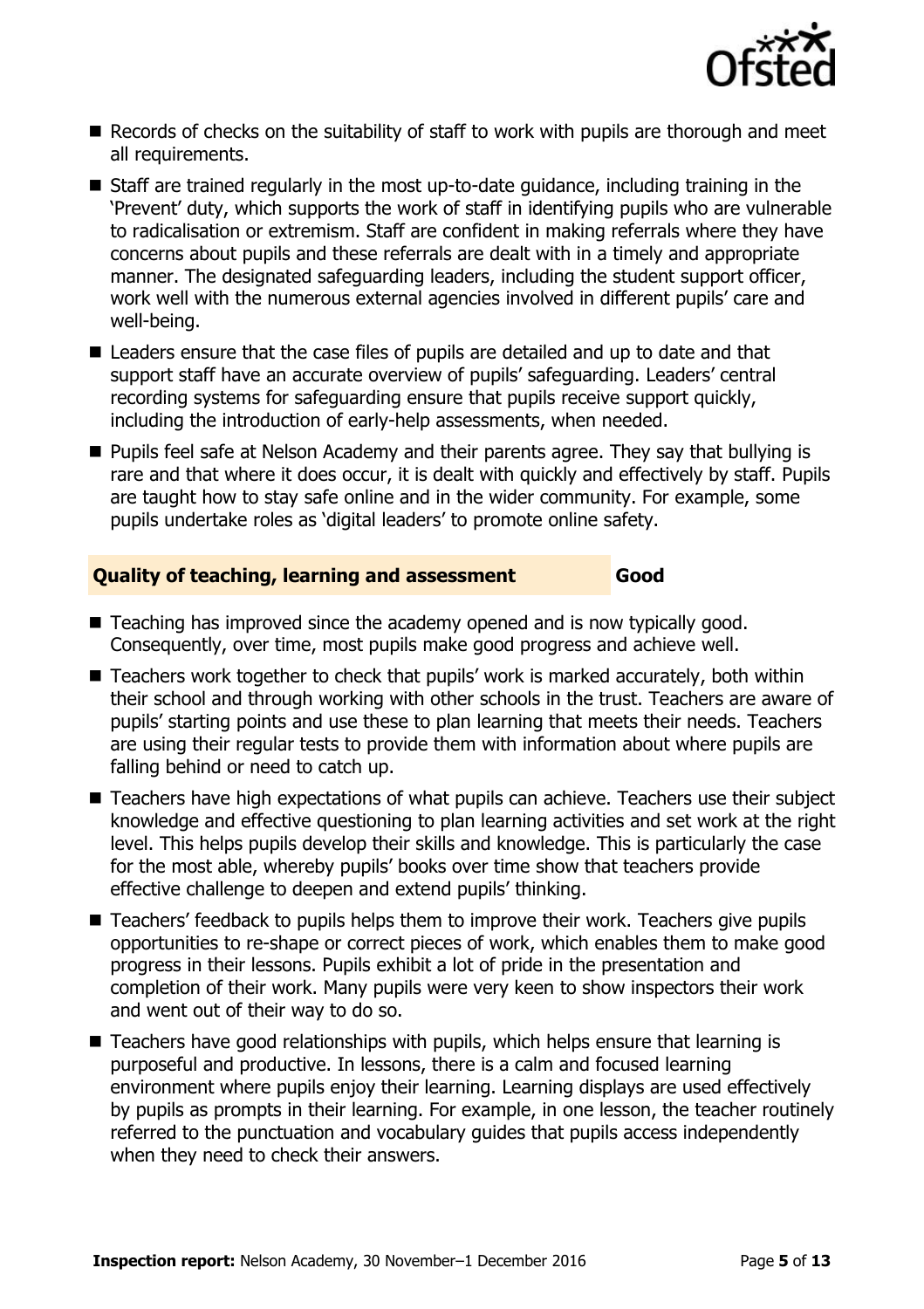

- Most teachers are confident and skilled to extend pupils' initial responses to questions. Effective use of questioning encourages pupils to think out reasoned explanations for their answers. For example, in mathematics lessons, pupils are always asked to explain how they came to an answer. Pupils" books show evidence that they have the opportunity to apply their skills to deepen their knowledge and understanding.
- Reading is taught well across the curriculum and pupils are encouraged to read. Generally, pupils say that they enjoy reading and that they read for pleasure in and out of school. The most able pupils read complex texts confidently and fluently. Pupils are being supported well so that they are confident to attempt new words and apply strategies to help themselves when they come across more tricky words in their reading. Parents enjoy the number of 'story cafés' the school runs. This gives pupils a chance to demonstrate their knowledge and parents say that it helps them to support their child"s reading at home. Pupils apply their phonics knowledge well and their progress is good from their different starting points.
- Support and planning for pupils who have special educational needs and/or disabilities are effective. For example, in the school's specialist resource base, the learning environment is warm and vibrant and encourages pupils to have pride in themselves and their work. Pupils access a range of multi-sensory provision throughout the week, which supports them to make progress in their well-being and their learning. Pupils access a broad variety of subjects and enjoy the topic-based cross-curricular work. Teaching assistants are adept at using their knowledge of pupils to ensure that any behavioural issues are managed in a calm and reasoned way. This ensures that pupils make consistent and sustained improvements in their learning and personal development.
- While teaching is typically good, leaders acknowledge that there is still some less effective teaching in the school. In these lessons, pupils are not being given work that is at the right level and this slows their progress. Where teaching is weaker, pupils become disengaged and do not make the best use of their learning time to make the best progress they can.

#### **Personal development, behaviour and welfare <b>Good**

## **Personal development and welfare**

- The school's work to promote pupils' personal development and welfare is outstanding.
- **Pupils are happy, courteous and friendly. They are active members of their community** and eniov being members of their respective house teams. Typically, pupils wear their uniform with pride, particularly Year 6 pupils who, 'feel very special in blazers' and like belonging to Nelson Academy.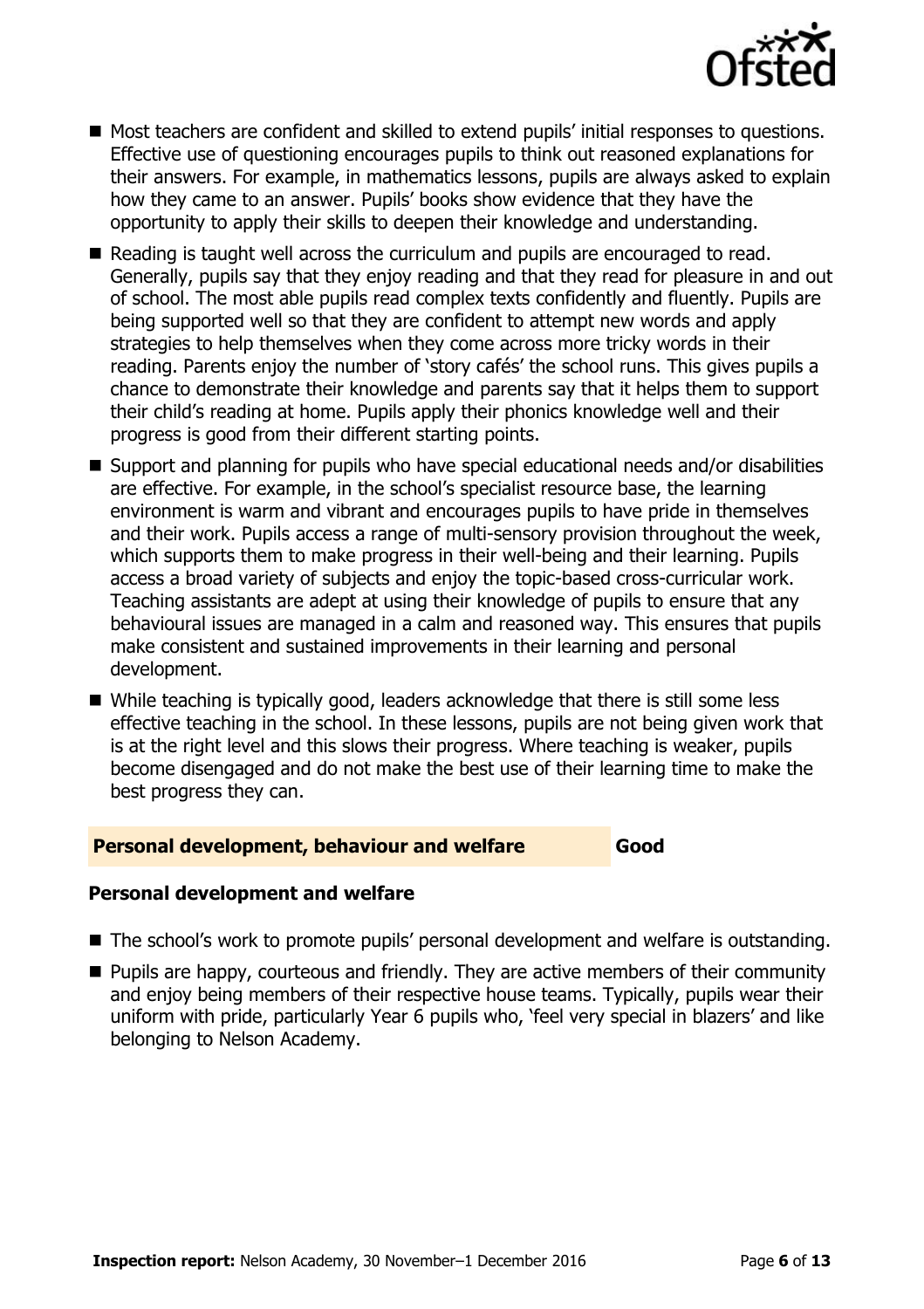

- Pupils support one another and work together well. Members of the school council are incredibly positive about how staff listen to them and take a real interest in their views. Pupils show care and empathy for one another and show respect to staff and visitors. Pupils learn to manage relationships well because staff model positive conversations with pupils when they need to resolve disputes or problems. One pupil said, "If children struggle to work with others in a way that isn't nice, teachers sit them down and see if something is happening they are not happy about.'
- The majority of parents are effusive in their praise of the school. Parents are very positive and appreciate the improvements that have occurred since the school became an academy, especially the care and guidance given to their children. One parent said, "Nelson is a friendly, approachable place where nothing is too much trouble even if it is something at home, they will listen because they know it will help the children. I am proud my children attend Nelson Academy."
- Pupils are enthusiastic about their school and their learning. Most are confident learners who can articulate their learning well.

#### **Behaviour**

- The behaviour of pupils is good.
- Most pupils conduct themselves well and show self-discipline. They move around corridors calmly and understand the staff"s expectations when, for example, they enter and leave assembly. Pupils respect their learning environment. Displays are well maintained, stimulating and attractive.
- **Pupils take responsibility for their conduct. Staff use the behaviour systems consistently** to support pupils to make the right choices in various situations. There is a small number of pupils who do not exhibit good behaviour regularly and/or repeat the same poor behaviours. Leaders are aware of this. Analysis of behaviour logs demonstrates that a range of strategies is being successfully implemented to reduce the risk of distracting other pupils while they are working.
- Attendance of pupils in the school is improving. The school's overall attendance figure improved in 2016 and is better than the national average. The school"s autumn term attendance for current pupils shows that attendance has risen again. Disadvantaged pupils and pupils who have special educational needs and/or disabilities are now attending school regularly.

#### **Outcomes for pupils Good**

■ Outcomes for pupils are good because the quality of teaching and learning ensures that pupils make at least good progress from their different starting points. This is also the case because leaders have been very scrupulous in supporting any pupil who needs to catch up to achieve the expected standard in reading, writing and mathematics, and implementing appropriate, individualised support to achieve this. As a result, pupils who were falling behind are rapidly catching up in every year group.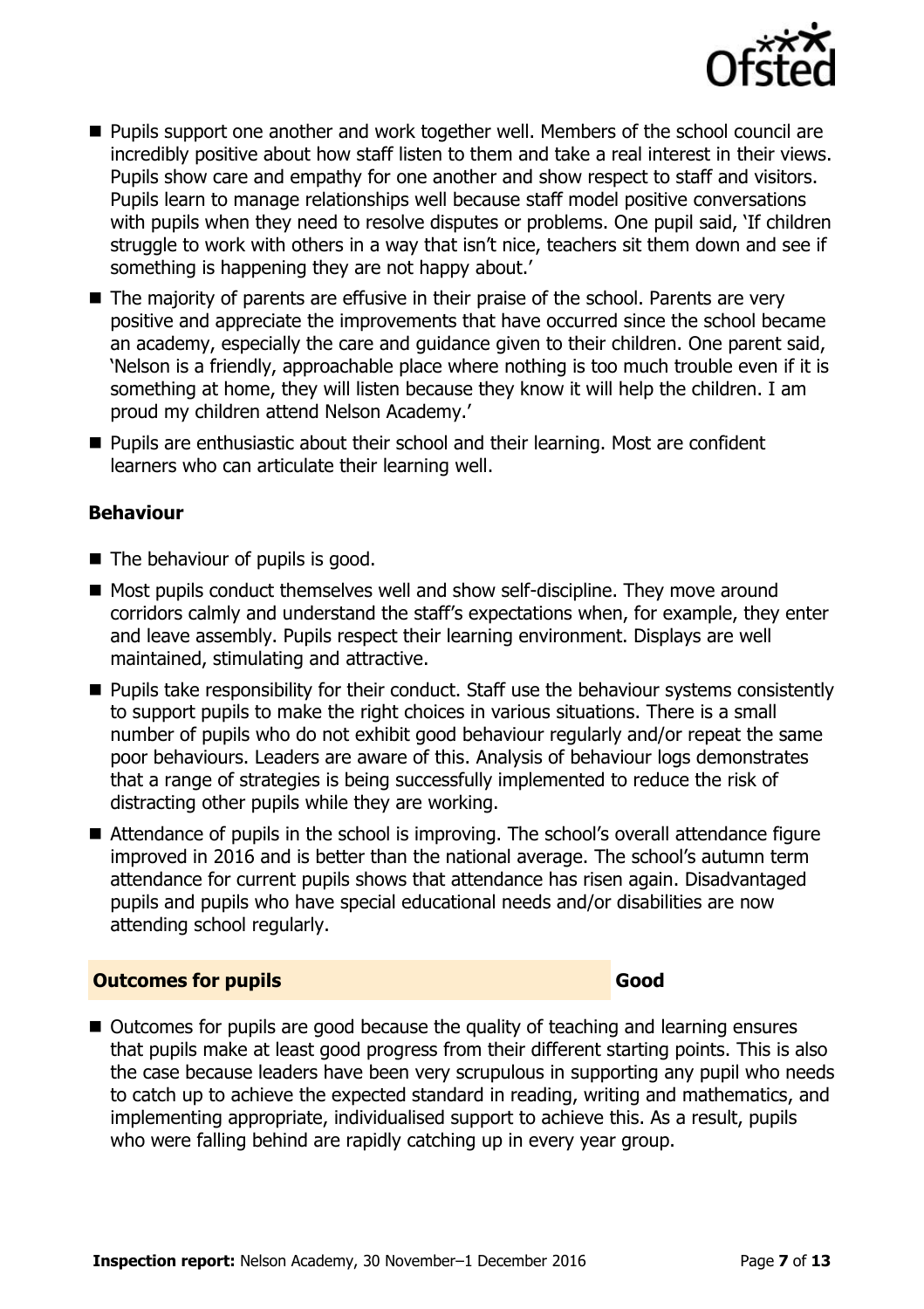

- Leaders check on the performance of specific groups of pupils very closely, particularly where they may be at risk of underperformance. Leaders meet with teachers regularly to ensure that any concerns about pupils" progress are addressed promptly. As a result, current school information shows that all groups of pupils, including the most able, achieve well.
- Children in the early years make good progress from low starting points. By the time they leave Reception, the majority of children are well prepared for their transition into Year 1.
- $\blacksquare$  In Year 1, pupils achieve well in phonics, compared with others nationally. Pupils develop a good understanding of phonics because this is taught well, right from Nursery and Reception. The proportion of pupils reaching the expected level in the Year 1 national phonics screening check is above average. By the end of key stage 1, pupils are achieving at least in line with, or better than, the national average.
- Outcomes by the end of Year 2 are good. Pupils make good progress overall to achieve at least the expected standard in reading, writing and mathematics.
- $\blacksquare$  By the end of key stage 2, the attainment of pupils in reading, writing and mathematics is rapidly improving. In 2016, pupils made significantly better progress in reading, writing and mathematics. As a result, those pupils left Nelson Academy well prepared for the next stage of their education.
- The school's support for disadvantaged pupils, including those who are also most able, has been effective in helping them access what the school offers for both their academic and their personal and social needs. As a result, they make good progress, and the differences between them and non-disadvantaged pupils nationally are rapidly diminishing.
- Most pupils who have special educational needs and/or disabilities make good progress from their starting points in reading, writing and mathematics because of the individualised, targeted support they receive. School leaders ensure that the progress of this vulnerable group is monitored closely, making certain that appropriate support plans are in place for those pupils that need them.
- The most able pupils achieve well and this is because work is set at the right level to deepen their thinking and teachers have high expectations of them. In mathematics, pupils are challenged by open-ended questions that require considerable thought and application of their mathematical skills. In reading, they choose more advanced books; they express a view about different authors or particular genres and can discuss a text in depth. Pupils extend their skills further by applying their grammar, punctuation and spelling effectively in various contexts and types of writing.
- **Pupils develop good skills across a range of subjects. They recognise and understand** how learning in one subject can help them in another. For example, key stage 2 pupils were writing letters to families from the front line in the trenches and using their English grammar and punctuation skills to check their work.
- **Pupils are achieving well in their learning at every key stage. Consequently, at** Reception, Year 2 and Year 6, children and pupils are well prepared for the next stage of their education.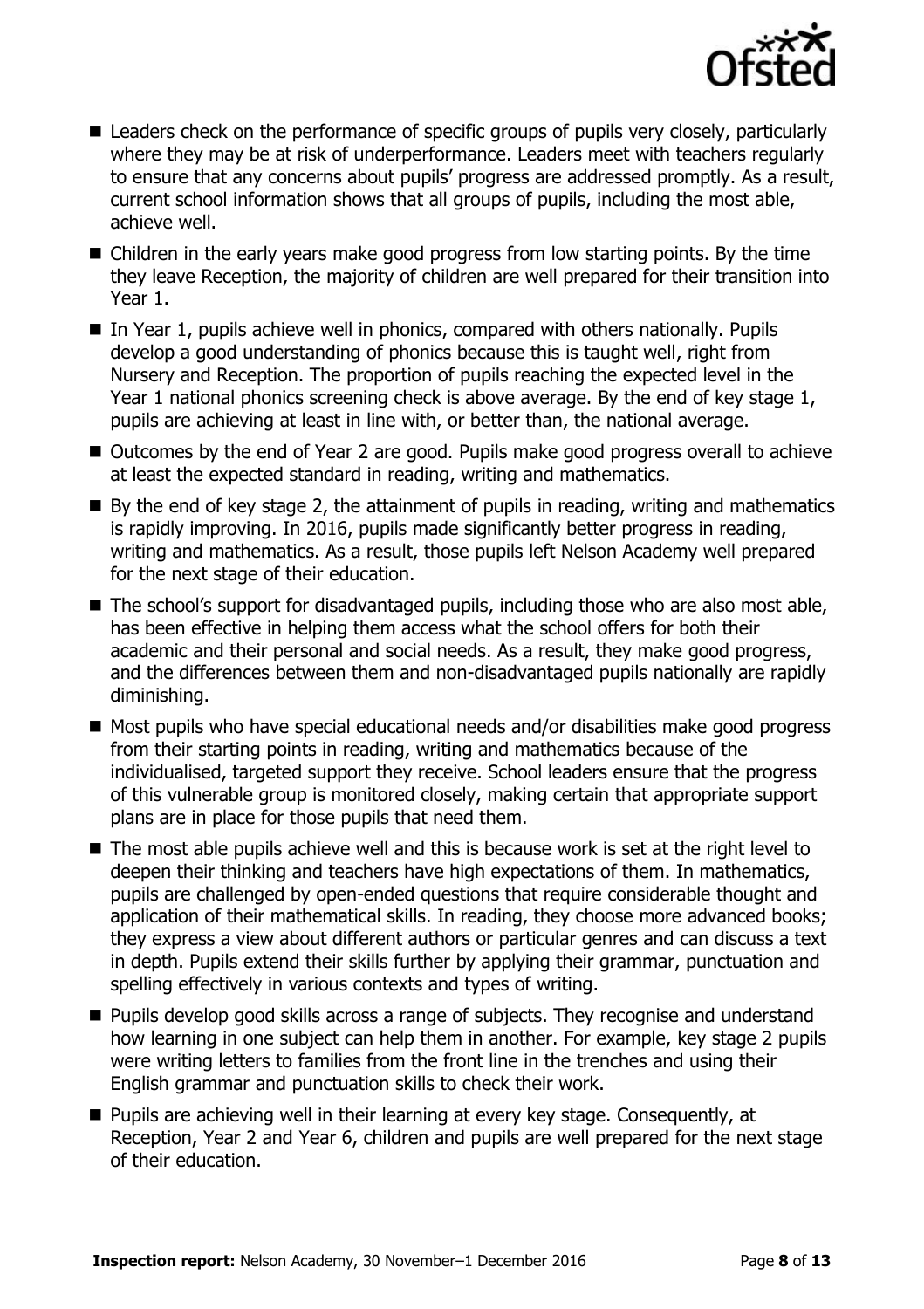

### **Early years provision Good**

- The leadership of early years is good. Leaders and staff have established a caring environment where routines reinforce children"s learning and provide a safe environment. The leader knows the strengths and areas to develop in the provision and exhibits a passion and energy to continue to raise standards for children.
- Children access a stimulating learning environment, indoors and outdoors, and benefit from a range of resources which they treat with respect. Adults skilfully engage children with resources and activities, and use questions well to deepen children"s understanding and learning. For example, children had pictures of various creatures with numerous legs and were asked, 'How many creatures are there?'; 'How many legs altogether?"; and "How many legs on three creatures?". To extend further, a more complex question, "How many combinations can you have to make…?" encouraged children to think in a different way to use their knowledge, and give their answers.
- Children are well behaved and respond well to teachers' high expectations. Children are considerate and share well with each other. Staff intervene where necessary to support children to make the right choices. Consequently, children build positive relationships with one another and with the adults around them.
- Staff communicate and work effectively with parents. Parents are involved in their child"s learning by, for example, contributing with "WOW moment" forms, sharing the topic books and learning story books. This information is used by staff to gain an accurate understanding of what children know and can do. Parents are pleased with their children"s progress in Reception.
- Children's communication is a central part of the curriculum in the early years. Children are given numerous creative opportunities, which allow them to develop their ability to write and develop the shapes of their letters. For example, in the construction area, children have writing "tool belts" so they feel like builders and are encouraged to write, even when building. This is enabling children to apply their learning in various contexts to practise their skills. Consequently, all children are becoming more proficient in their writing and making good progress from their starting points.
- Children are given well-planned opportunities to develop their independent skills in cutting, sticking, writing and painting, alongside their writing development. They can explain how they have developed their skills in these areas and are proud to show people their work. This work is well recorded in high-quality learning journals where adults track children's achievements with care. Children are proud to point out their work on the walls and in displays.
- The proportion of children who achieved a good level of development in 2015 and 2016 was slightly lower than the national average. However, children join Reception with a wide variety of abilities and a number of children have starting points that are below those typical for their age. From these starting points, children make good progress. The leader for the early years has accurately identified those children who are at risk of falling behind and gives them extra help to ensure that they make good progress.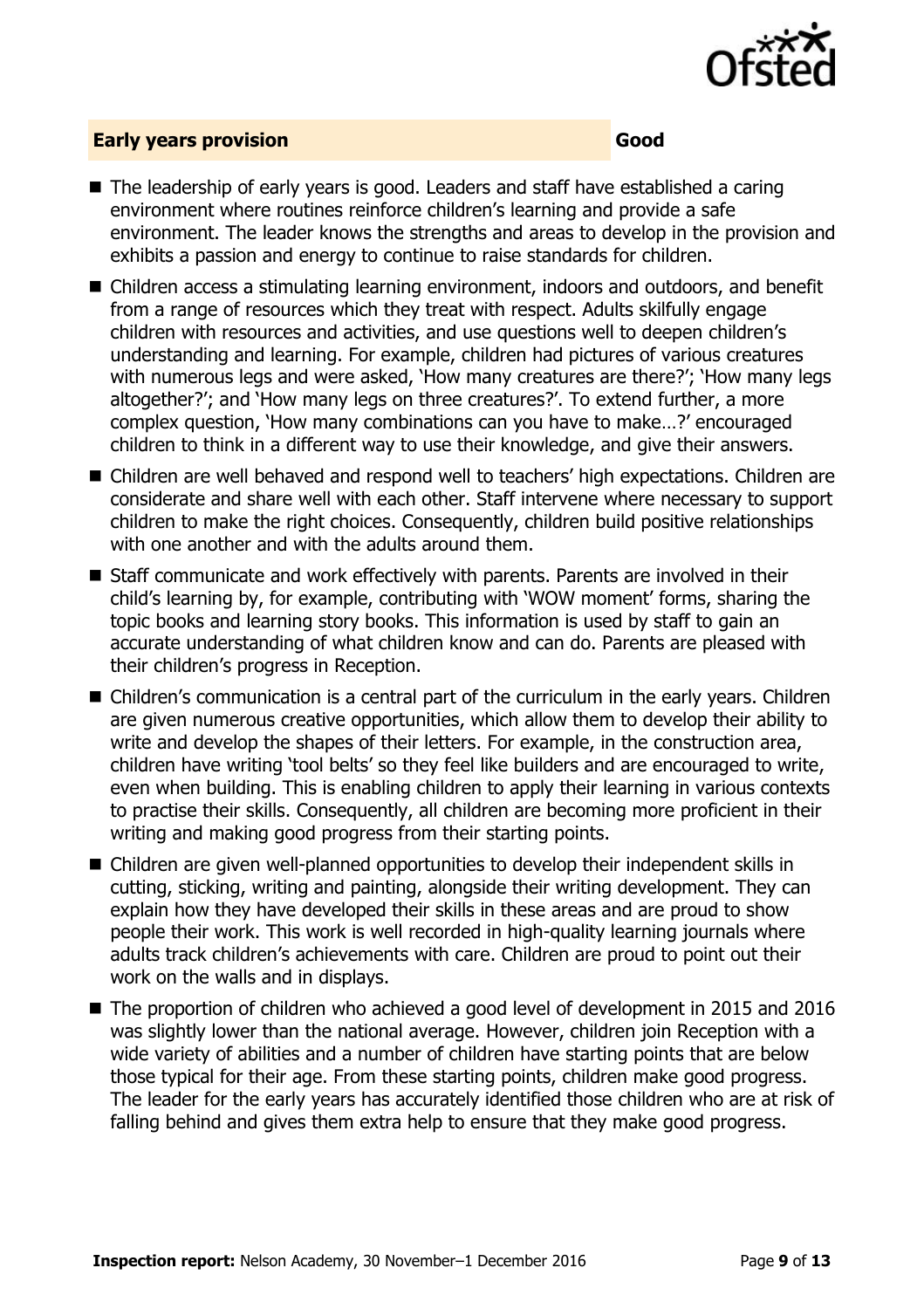

# **School details**

| Unique reference number | 140363         |
|-------------------------|----------------|
| Local authority         | <b>Norfolk</b> |
| Inspection number       | 10019587       |

This inspection of the school was carried out under section 5 of the Education Act 2005.

| Type of school                      | Primary                    |
|-------------------------------------|----------------------------|
| School category                     | Academy sponsor-led        |
| Age range of pupils                 | 3 to 11                    |
| Gender of pupils                    | Mixed                      |
| Number of pupils on the school roll | 374                        |
| Appropriate authority               | The governing body         |
| Chair                               | Melanie Wellard            |
| <b>Acting principal</b>             | Sarah Wilson               |
| Telephone number                    | 01366 383824               |
| <b>Website</b>                      | http://nelsonacademy.co.uk |
| <b>Email address</b>                | office@nelsonacademy.co.uk |
| Date of previous inspection         | Not previously inspected   |

### **Information about this school**

- Nelson Academy is larger than the average-sized primary school.
- This was the first inspection since the school converted to academy status in January 2014 and became Nelson Academy. The school is part of the College of West Anglia multi-academy trust.
- Following the retirement of the substantive headteacher, an interim leadership arrangement is in place, which is supported by the trust's director of education.
- The school has a 10-place specialist resource base provision, specifically to support children who have autism spectrum disorder.
- The school has a Nursery class, with a morning and afternoon session each day.
- The proportion of pupils who have special educational needs and/or disabilities and require special educational needs support is below the national average.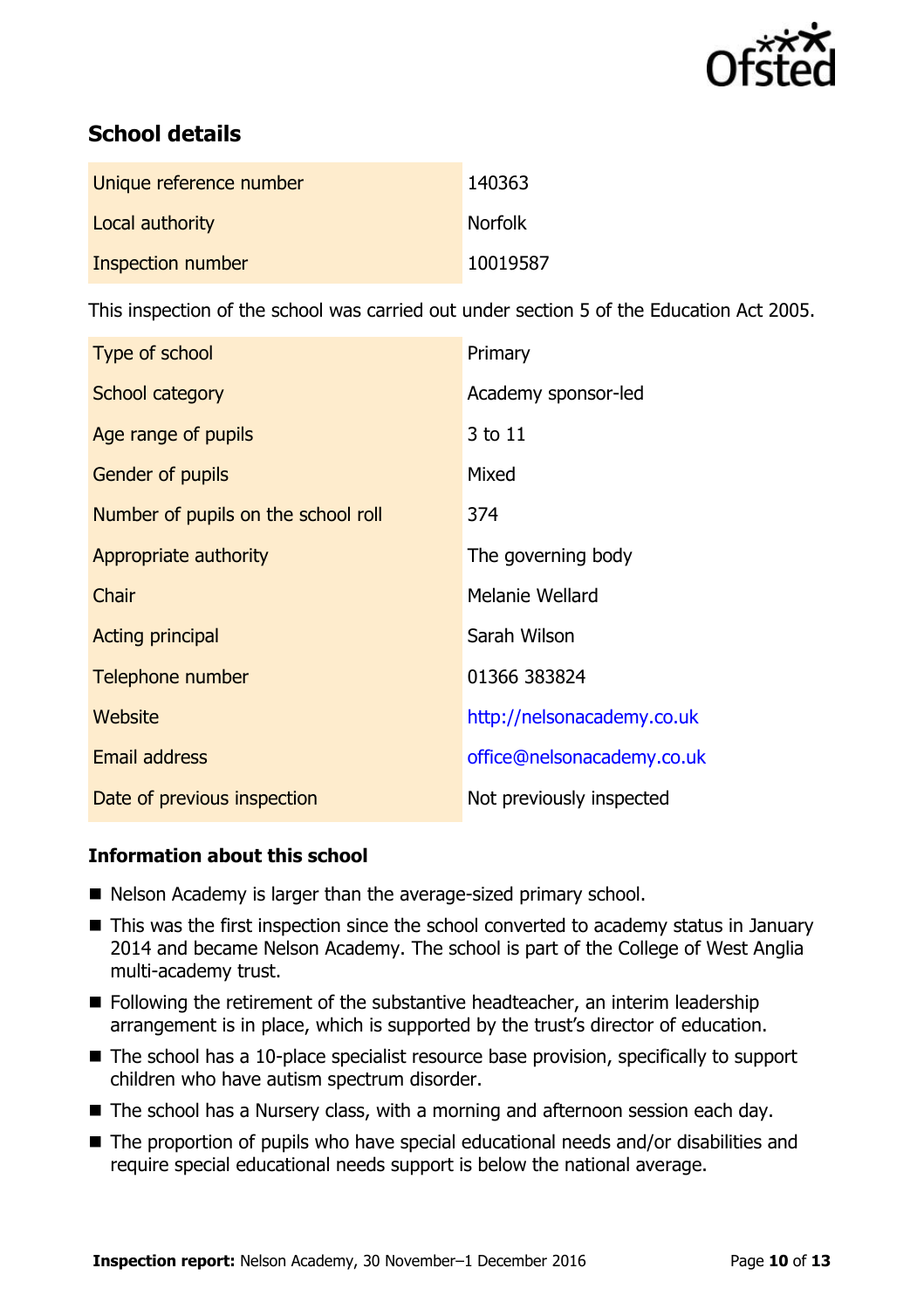

- The number of pupils who have a statement of special educational needs or an education, health and care plan is above the national average.
- $\blacksquare$  The proportion of pupils supported by the pupil premium is above average.
- The school meets requirements on the publication of specified information on its website.
- The school complies with Department for Education guidance on what academies should publish.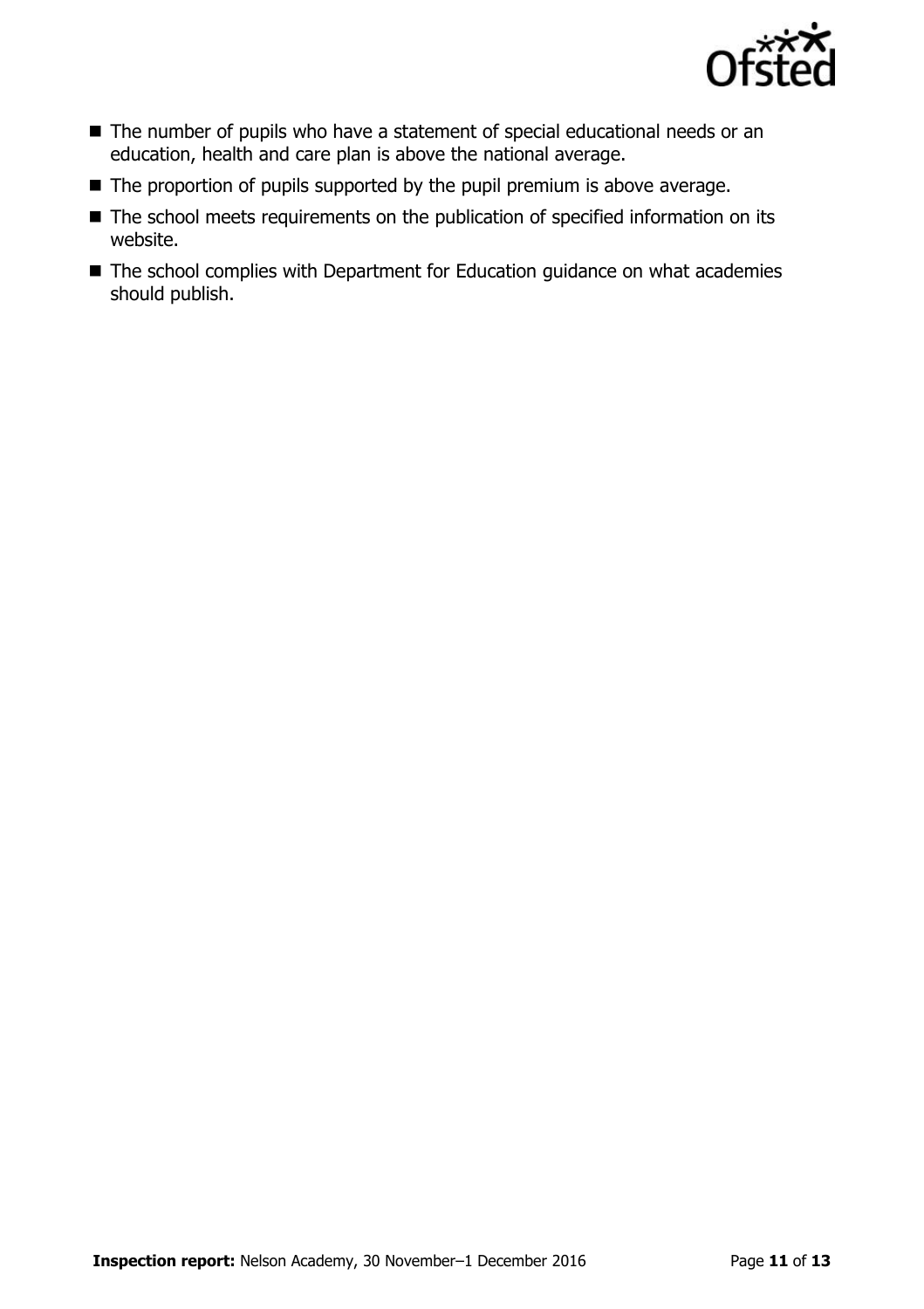

# **Information about this inspection**

- Inspectors visited all classes and year groups across the school at least once, observing teaching and learning, talking to pupils and assessing the quality of their work. The acting principal and the assistant headteachers accompanied some classroom visits.
- Inspectors observed an assembly. They also joined Year 3 and Year 6 'story cafés' held during the inspection, where they talked to parents.
- Meetings were held with pupils, parents, the director of education, the acting principal and the three assistant headteachers. The lead inspector met with the chair of the governing body, accompanied by two other governors.
- Inspectors scrutinised a range of pupils' work, including English, mathematics and topic books. They also heard pupils read and observed pupils" behaviour in lessons and around the school.
- **Inspectors considered the views of parents by talking to them before and after school** and taking into account the 39 texts received from parents and 60 responses to Ofsted"s online parent questionnaire, Parent View.
- **Inspectors took into account the 42 responses of staff, using the online staff** questionnaire.
- Inspectors scrutinised a wide range of documents, including those relating to safeguarding and attendance. They looked at minutes of meetings of the governing body, records of visits by the academy trust, subject leader files, leaders' monitoring and evaluation, information about pupils' outcomes provided by the school, the school's self-evaluation of its own performance and the school's improvement planning.
- The lead inspector analysed the school's website information and the academy trust's scheme of delegation and funding agreement.

#### **Inspection team**

| Tracy Fielding, lead inspector | Her Majesty's Inspector |
|--------------------------------|-------------------------|
| James Adkins                   | Ofsted Inspector        |
| Lynn Lowery                    | Ofsted Inspector        |